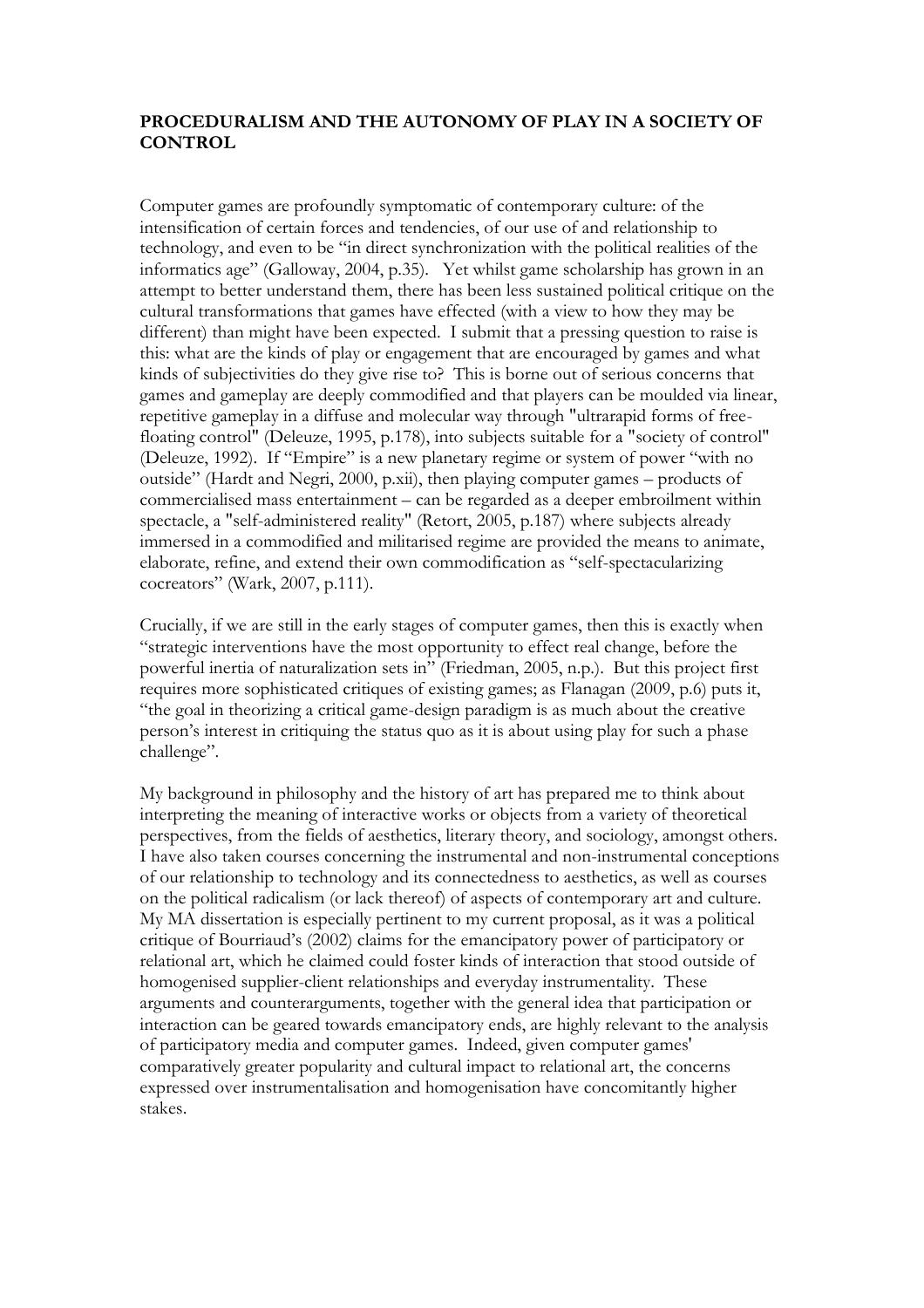My research will be inter and multi-disciplinary, moving beyond the confines of game studies, which has tended to be weak at contextualising computer games within a broader and more systematic view of a cultural sensorium. It is my belief that only by taking a broader view can one hope to understand the transformations effected by games in relation to other mutations that are taking place, and whether these collectively point towards a shift towards a "society of control" (Deleuze, 1992), or indicate more complex tensions and forces.

## **Research Design and Methodology**

As an heuristic guide, I first tentatively propose that games can be understood broadly in terms of i) their rules, or how things work within the game world, including the complexity of the system that it constitutes and the means by which gamic elements relate to other gamic elements; ii) their subject matter, setting and narrative, explicit or implicit, and how the player's character's role is incorporated within this; iii) the range of actions and processes available for the player to engage in, their nature and quality, including those that are both encouraged and discouraged by the game (or other players); iv) how players in fact navigate these choices and the meanings that they assign to their gameplay decisions. Although these divisions undoubtedly all overlap, I think iii) and iv) bear the most relevance to my research since they raise the questions of disciplinary power, the freedom of play, and gamer autonomy most clearly; iii) is best addressed by proceduralist close readings, and iv) via case studies.

With regard to iii), if computer games can be thought to function like a Panopticon by surveying the player's actions through input devices, and then constantly presenting this back to the player in the form of statistics and informatics, which both reminds players of the perpetual surveillance, and encourages them to monitor and correct their actions (Caldwell, 2004, p.48), then Foucault's concept of "discipline" is apt to consider the ways in which different games may encourage certain forms of play and discourage others. On this basis, RPGs that create a barrage of numbers to clutter the screen as feedback for damage dealt and received for evaluative purposes, evidently appear to control player action by goading them to attempt to maximise their character's 'DPS' through careful calculation and speculation – *World of Warcraft's* 'Theorycrafting' being a prime example. Further, various techniques are noteworthy for appearing to 'punish' players' 'failure', from restarting levels to losing points. Game tutorials can be argued to train players to adherence to particular ways of playing, and to serve the "triple function of showing whether the subject has reached the level required, of guaranteeing that each subject undergoes the same apprenticeship and of differentiating the abilities of each individual" (Foucault, 1977, p.158).

These critiques raise some of the following questions. Is it possible for a game with a quantifiable win state to not fall foul of at least some of the above? Do these concerns truly capture what is *sui generis* to games, or do they represent the attempt to eschew complexity by fitting everything onto the familiar procrustean bed of totalising oppression? And should it be assumed that there is a correlation between the mere motivation for gameplay and the desire to maximise one's score, to conformity to 'efficient' modes of play? Or, if one does indeed opt for an 'efficient' or 'conformist' mode of playing, is the experience of play reducible to the purely instrumental? Alternatively, is the fact that players often choose to explore a variety of personal goals within games dependent upon the social context (Juul, 2009) or elect for sub-optimal methods due to idiosyncratic reasons overemphasised? If the meaning of playing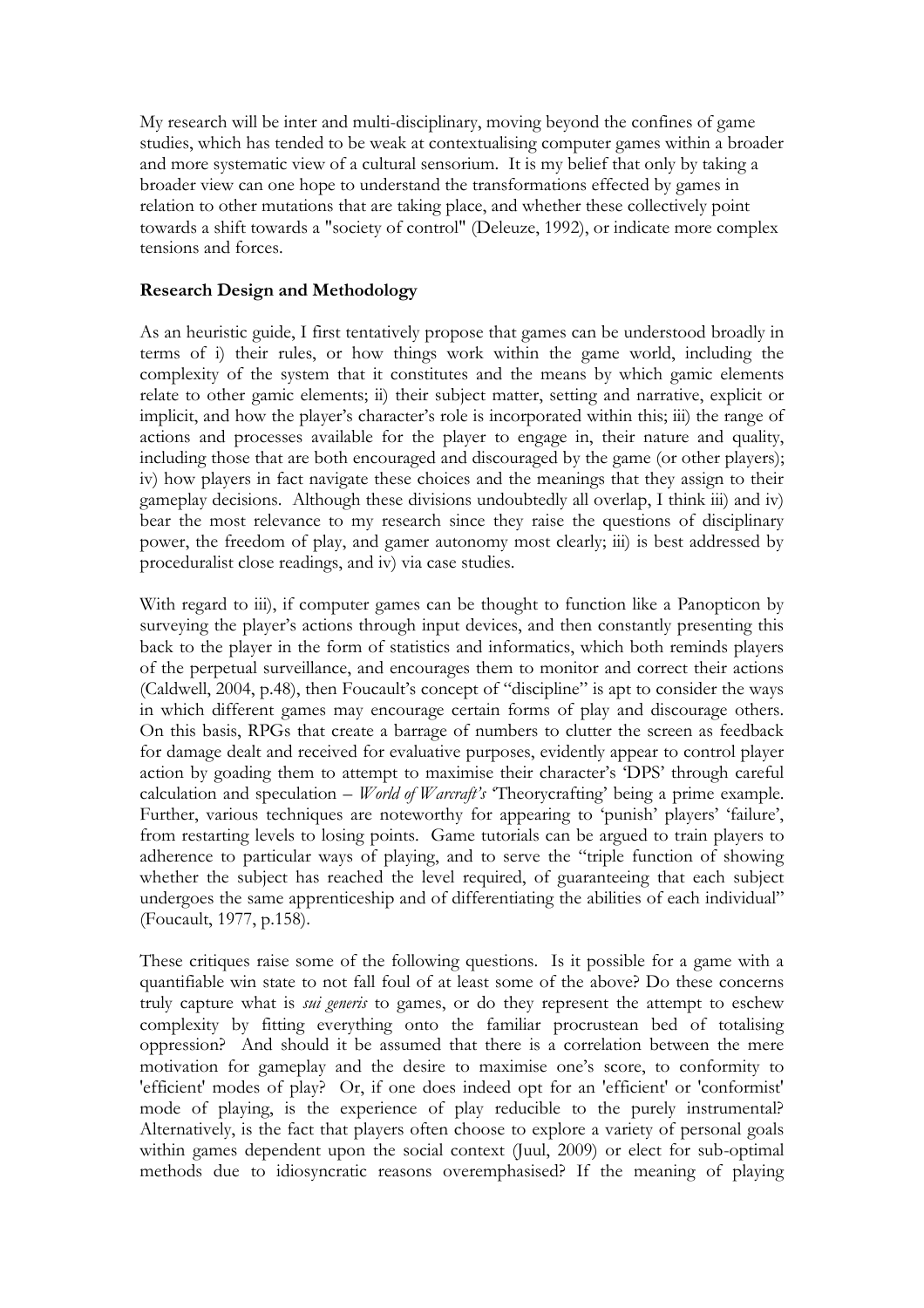(multiplayer) games resides primarily in the social mediations that go on between players, what conclusions can be drawn if those interactions can be neatly slotted into narrow (Turkle, 2011, p.221) or wide sets of categories (Wright, Boria, and Breidenbach, 2002)?

These questions shift the enquiry into iv), where case studies will be important in assisting the understanding of the various trajectories or approaches that can be taken by players, building upon existing work in this area (e.g. Taylor 2006, 2009). It is not my intention to conduct detailed ethnographic studies, but to ensure that the arguments for the complexity of play are examined in relation to concrete examples rather than assumed or ignored. Game writing is often orientated around the commentator's perspective alone, thereby naturalising a particular way of engaging with a game, whilst seemingly similar ways of playing to the observer may belie very different motivations, goals, and mindsets if play is recognised to be creative and expressive (Fink, 1988, p.104). My aim is to begin by focusing on several games that have been deemed to be paradigmatic and demonstrative of their genre, and which through various means appear to offer a panoply of different choices and play styles. This will serve the multiple purposes of giving an overview of the main genres, enabling the relevant application of the resultant conclusions (at least in part) to the genre as a whole, in addition to providing well-established existing templates for how gamers are expected to play. Further, the emphasis on games that privilege player choice set up limit test cases for the proceduralist framework and the allegations that many of the games analysed by proceduralists have "only a few "operations" available to players" (Sicart, 2011, p.15), i.e., that the framework is only equipped to deal with such games. Potential candidates for study include: *Skyrim, Civilization V, GTA IV, Minecraft,* and *Spore* amongst others. The choice of 'popular' games will promise rich resources in terms of the academic literature, game forum posts, footage of fan play throughs, blogs, potential interview candidates, and reviews, all of which will be aid in supplementing the proceduralist approach and in supporting or undermining the view that certain games represent the rationalisation of play.

The fact that game designers can only create the rules, and actual use or play as emergent gameplay is a second-order creation (Salen and Zimmerman 2004) does appear to indicate a certain amount of inalienable player autonomy, but perhaps only insofar as players' actions and desires are truly beyond prediction and estimation. The ability for players to create their own maps in some games, to intervene at the fundamental architectural level of the conditions of play, make for interesting cases to consider. If entry into the ludic state depends, almost by definition, upon the feeling of a sense of possibility, then can all viable possibilities be effectively anticipated yet without compromising the player's sense of autonomy and play? Alternatively, do genuinely emergent games with a high level of replayability simply herald longer durations of player commodification?

I propose to address these questions with a strong mindfulness that seemingly discerning consumption can be vulnerable to "containment" (Fiske, 1989) in a landscape where the flexibility and product customisability enjoyed by many corporations today enables people's tactical subversions (de Certeau, 1988) to be "turned into strategies now sold to them" (Manovich, 2008, p.38). On this point, many existing suggestions of "counterplay against Empire", such as those described by Dyer-Witheford and de Peuter (2009, p.193) seem suspiciously overdetermined and predictable, consequently calling for re-evaluation. A fundamental dilemma here appears to be this: to ignore the politics of life at the "micro level", the connection between "interior, semiotic resistances and sociopolitical